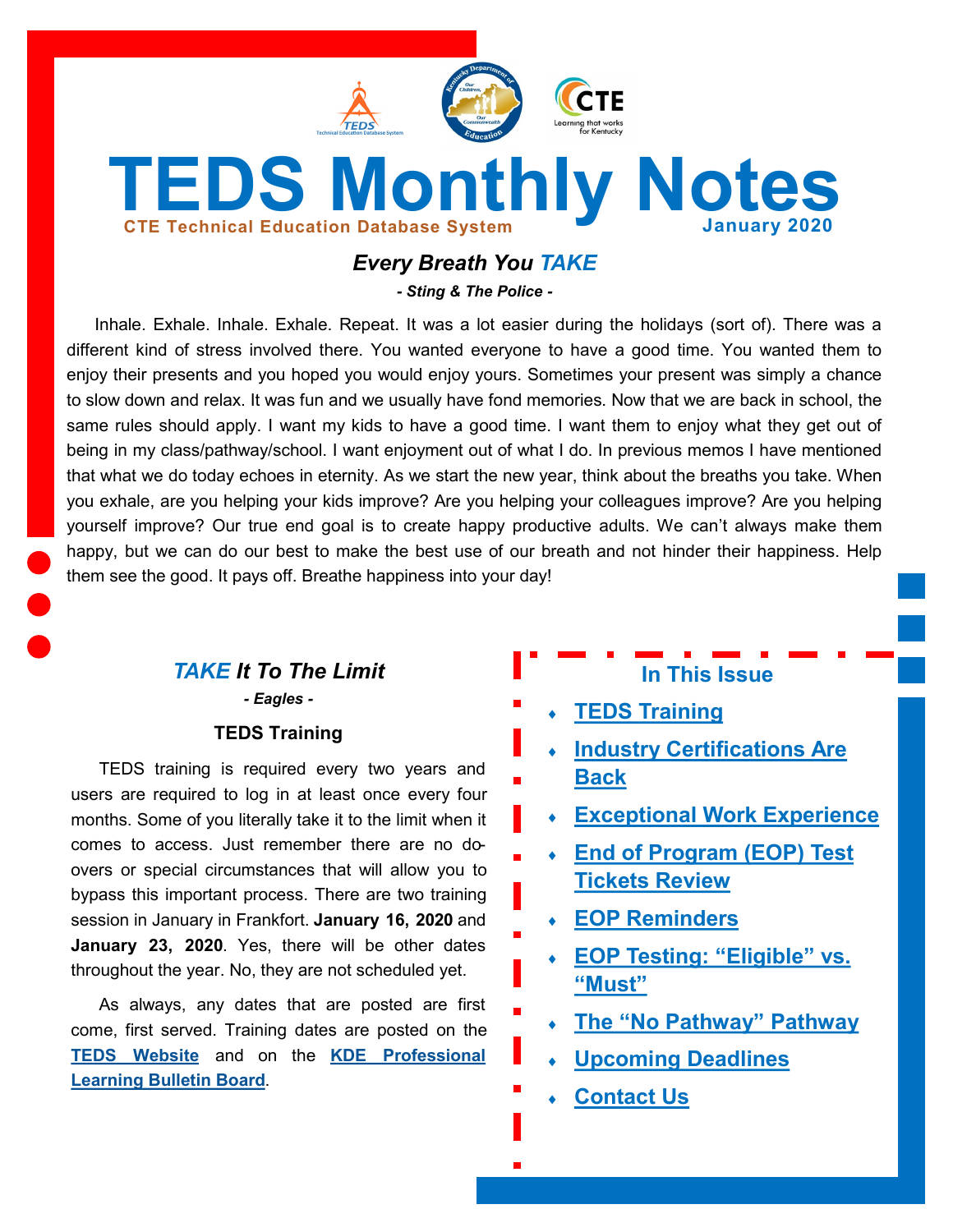# **They Can't TAKE That Away from Me**

*- Ella Fitzgerald -*

#### **Yes, Industry Certifications Are Available**

<span id="page-1-0"></span>Yes, you can once again enter industry certifications in TEDS. The list of industry certifications has been cleaned up and the new version is now live. Wait, there's more! As always, once an industry certificate is awarded, students can feel safe that they can't take that away from me, BUT it will be a little while longer before you can run a report to show them. We are still cleaning up the Student Assessment Summary, so the industry certificates awarded in 2019-2020 will not show on the report yet.

The instructions for entering industry certifications have been updated. The process is familiar but different. Make sure you get the new version of the instructions on the **TEDS Step-by-[Step website](https://education.ky.gov/CTE/teds/Pages/TEDSStepbyStep.aspx)**.

Here are a few things to keep in mind:

- 1. An industry certification must be valid the year it is taken, and the results must be entered in TEDS the year it is taken.
- 2. Once an industry certification is earned, it will always count for the student toward transition status.

Although you can't take them away, industry certifications, like any other license, are valid for a specific length of time. If earned early in the students' career, the actual value of the certificate as a license may expire before the student graduates. Don't shortchange your kids. Make sure they are earning their certificates when they are most useful… to them.

## **What It TAKES**

*- Aerosmith -*

#### **Exceptional Work Experience Deadlines**

Students have the option of completing Exceptional Work Experience as a way of showing themselves transition ready. In order to use this option, a students' record must be marked as Exceptional Work Experience before the **deadline of February 2, 2020**.

To mark this for students, it must be done in TEDS with the following steps:

- 1. Click Schoolwide Enrollment
- 2. Select the Demographics link for the appropriate student
- 3. Check the box for Pursuing Exceptional Work Experience
- 4. Click SAVE

This option will only be available until **February 2, 2020**. After that date, you will not be able to identify a student as pursuing exceptional work experience.

If you have questions concerning the use of Exceptional Work Experience, please refer to the **[KDE](https://education.ky.gov/CTE/Documents/Except_Wk_Exp_Req.pdf)-[Approved Exceptional Work Experience Guidance](https://education.ky.gov/CTE/Documents/Except_Wk_Exp_Req.pdf)** and **[KDE Exceptional Work Experience Form](https://education.ky.gov/CTE/Documents/EWE_Form-Instructions.pdf)  [Instructions](https://education.ky.gov/CTE/Documents/EWE_Form-Instructions.pdf)**.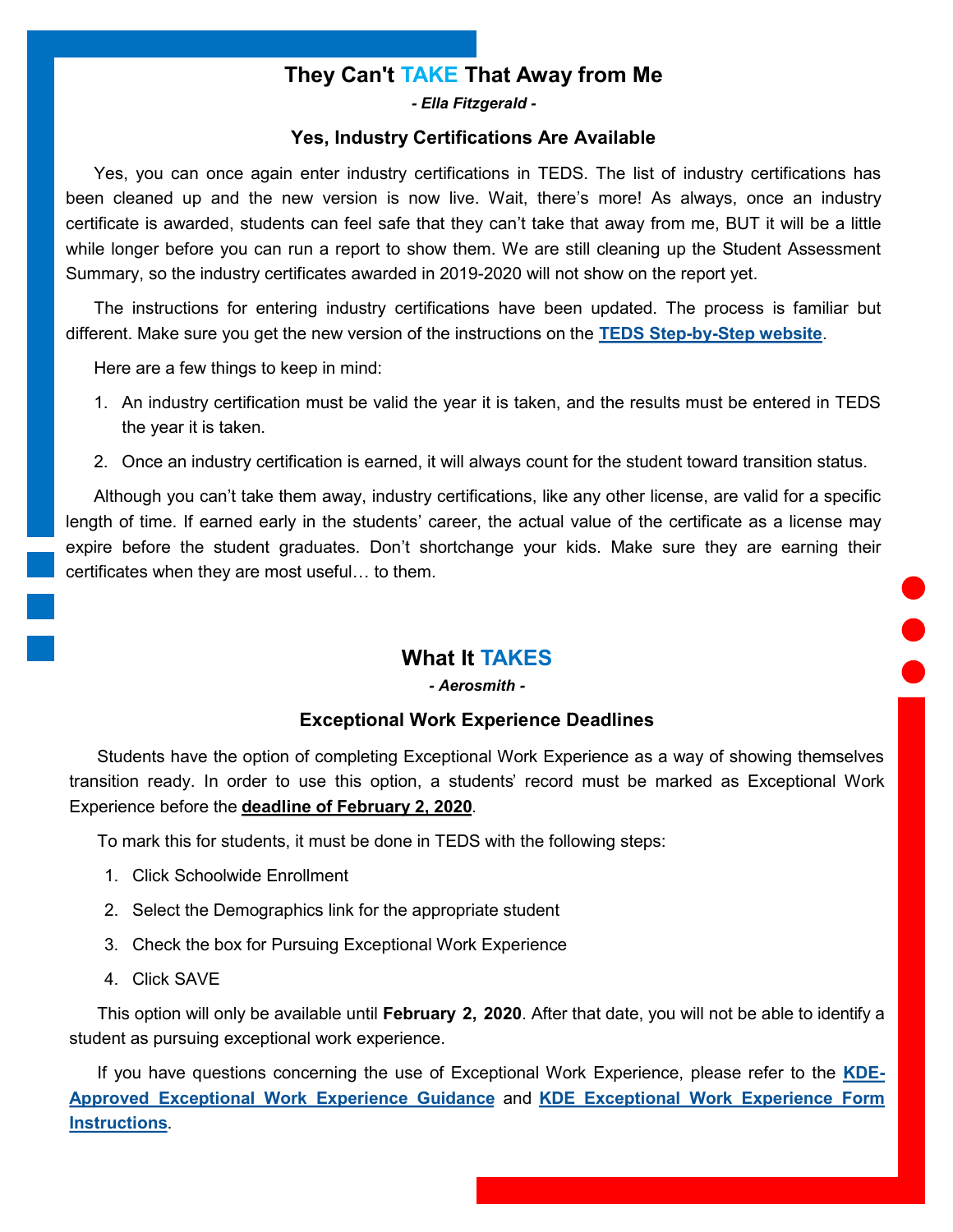## **TAKE Your Time (Do It Right)**

*- S.O.S. Band -*

## **EOP Test Tickets**

<span id="page-2-0"></span>Beginning this year, you have been granted an additional two weeks to review and verify your EOP test tickets. This extra time provides an excellent opportunity for you to take your time. It is very easy, but you must be certain that you do it right. Step one is to identify your EOP Coordinator. Step two is to run the EOP Test Ticket Report. This will show you which students have generated EOP test tickets. Compare notes with your EOP Test Coordinator to ensure you have the same information.

These records update nightly. To generate a test ticket, the student must be a concentrator (have at least two credits on their transcript) and have never passed that EOP. If you do not see a test ticket you expect to see, make sure to run the student assessment summary report to see if the student has already passed that EOP. If you have questions concerning EOP, please contact Sherri Craig at **[Sherri.Craig@education.ky.gov](mailto:Sherri.Craig@education.ky.gov)**.

Lastly, keep in touch with your school's EOP Coordinator. You have a little extra time so you can take your time (do it right). Just don't waste the opportunity.

## **TAKE Control**

*- Bobby Brown -*

#### **Important Notice About EOP Test Tickets**

Are you sure that your student should get an EOP test ticket? Here is an easy flowchart that will help you decide.

What is important here is that you take control before it is too late. Run a class list report for your school with the following: of course, your school name and the current school year. Then

- Student Status: ALL Students
- Data to Show
	- Student Full Name
	- **Credit Hours**
	- **Pathway**
	- Student Objective
- Report Format: CSV

Review the records to make sure they are accurate. If not, fix it in IC and do a new import. Don't wait. Take control.

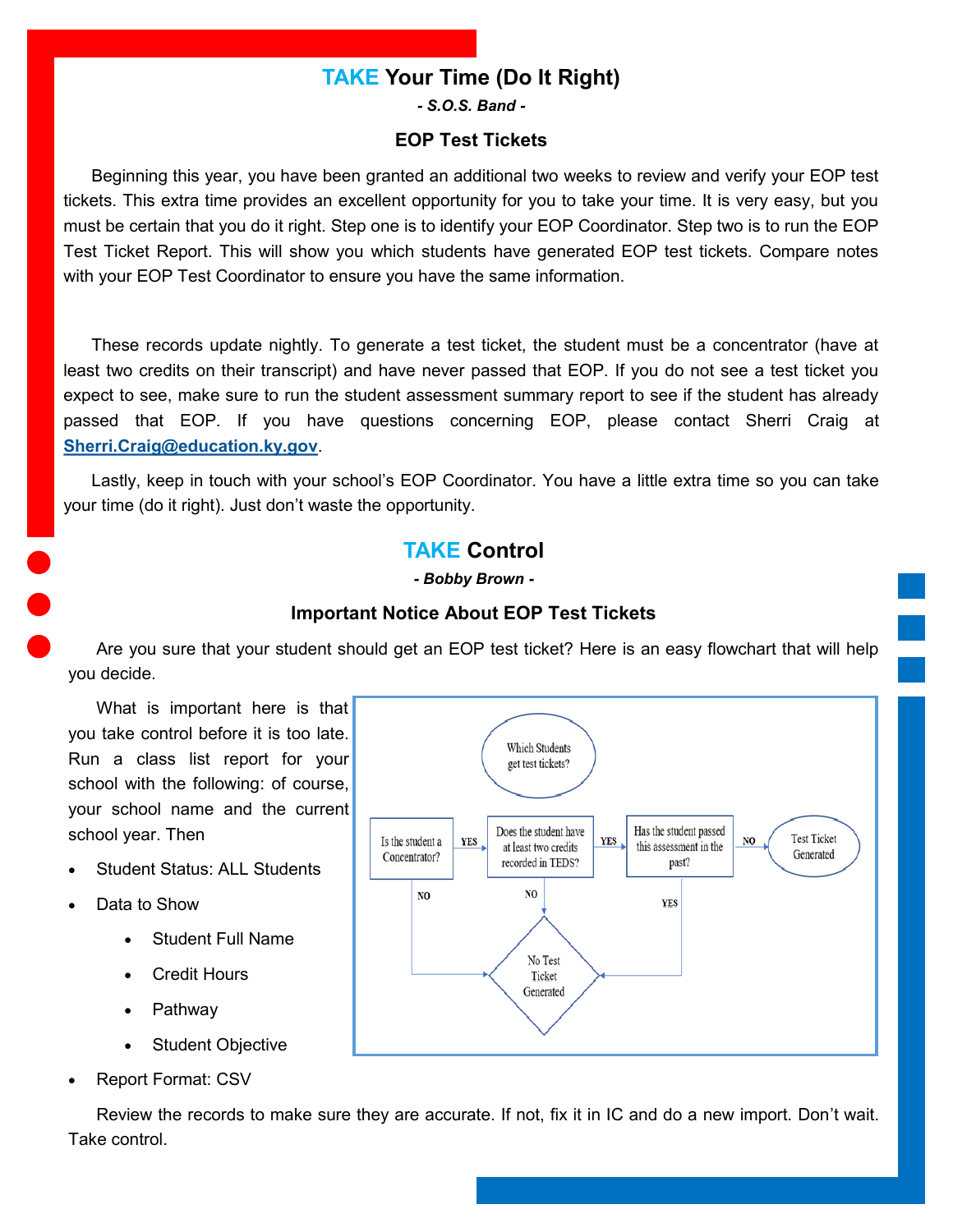## **It TAKES Two**

*- Rob Base & DJ E-Z Rock -*

#### **EOP Testing: "Eligible" vs. "Must"**

<span id="page-3-0"></span>In this case, the two it takes are two thoughts. The first is, "Will taking the test now benefit the STUDENT." We implore you to consider this as we enter the testing season. By definition, a concentrator is any student that has completed two (2) courses in a single program of study (career pathway). In Kentucky, a course is defined as one (1) credit on the student's official transcript.

There is a difference between "eligible" and "must". For a student to be eligible to take an EOP, they must be identified as a concentrator in TEDS before the deadline of February 1. Being eligible does not constitute a must.

Any student identified as concentrator in a pathway where a CTE EOP assessment is available may test as an option to meet Career Readiness and earn articulated credit.

The second thought involves remembering that the EOP is an end of program assessment. Rushing a student to take the assessment before they are ready is likely to discourage further attempts. Not to mention that there is no regulation that states a student must take the test again if they fail. The only "must" situation is this: Any SENIOR concentrator must test in a CTE EOP assessment (when available) IF the student has not previously tested in a CTE EOP assessment and is not planning to take an industry certification.

So, remember that it takes two. Two to tango, two hands to clap and two to make a thing go right. Consider both of these issues as you schedule your students to take EOP assessments.

## **TAKE Five**

#### *- Dave Brubeck -*

#### **The "No Pathway" Pathway**

If a student makes it all the way through four years and is still unsure about a pathway, you've got some work to do (PRO TIP: Don't wait until the last minute/year/second, etc. to figure that one out). One option available is the use of the "No Pathway" pathway. Before you jump on the band wagon, I must caution you to take five and consider what "no pathway" carries with it. There are important rules for using a pathway that is not a pathway. If you use this pathway:

- The student must be entered on the TEDS tab in Infinite Campus in the pathway with **zero credits** and **zero attend hours**. Import to TEDS through the normal import process.
- **Industry Certifications earned through this process do not count in Perkins accountability**
- **Enrollments in No Pathway (99.9999.00) do not count towards Perkins funding**
- **Attend hours do not count towards state CTE funding**
- **Perkins funds cannot be used to fund the industry certifications**

REMEMBER: If the student is going to take an industry certification assessment, and the school intends to use it for state accountability, the student must be enrolled in a valid pathway through Infinite Campus and the results must be entered in TEDS.